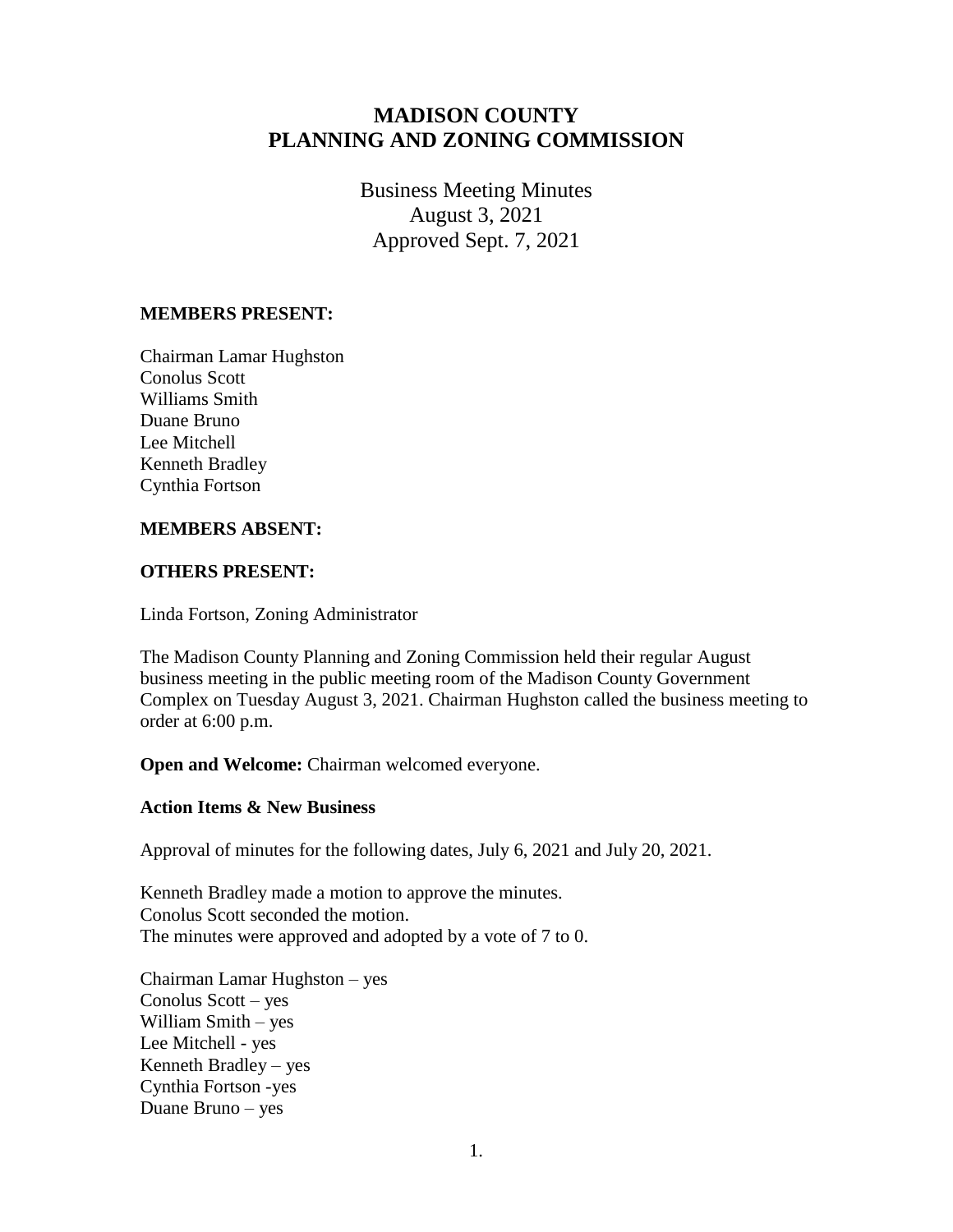Chairman Hughston discussed the public hearings from June 15 and August 2 that had gone before the Board of Commissioners.

The following were amendments that went before the BOC on Aug. 2. The amendments that pertained to A-3 were postponed until a new section is added.

- 1. Section 7.1.2.18 A-1 Conditional Use for Ag. Business.
- 2. Section 7.1.1.3 A-1 Poultry houses
- 3. Section 7.2.2.16 A-2 Conditional Use for Ag. Business
- 4. Section 7.16 A-3 Commercial Agricultural District
- 5. Section 8.51 ADU
- 6. Section 11.1 Variances
- 7. Section 9.16 Deleting of Caretaker
- 8. Section 6.6.4/6.6.6/6.6.7 RV's , Campers, and Tents
- 9. Section 4.7.2 Lot size in Subdivision Regs.

ABE Consulting presenting the house designs for the homes of The Madison Reserve. He stated that most of the homes would be 1800 sq. ft. to 2100 sq. ft. Some of the homes will have slabs and crawl space but most will have basements. There will be no vinyl siding. There several house designs presented that would be used. The property to the west that adjoins neighboring lots will have a 25' natural buffer. The lot that is .91 ac. to the north will be unbuildable.

There was no public comment, because the public hearing for the Planning and Zoning Board had held the public hearing July 20, 2021.

The secession was closed and the board the following vote;

Cynthia Fortson made a motion to approve with the conditions that lots 1, 2, and 3, have a backup in their driveways. She also conditioned that the cover letter and the exhibits A thru D, be part of the condition. These exhibits state what their plans are for the subdivision.

Conolus Scott seconded the motion

There was no further discussion.

The vote was as follows to approve; 7 to 0

Chairman Lamar Hughston – yes Conolus Scott – yes William Smith – yes Lee Mitchell - yes Kenneth Bradley – yes Cynthia Fortson -yes Duane Bruno – yes